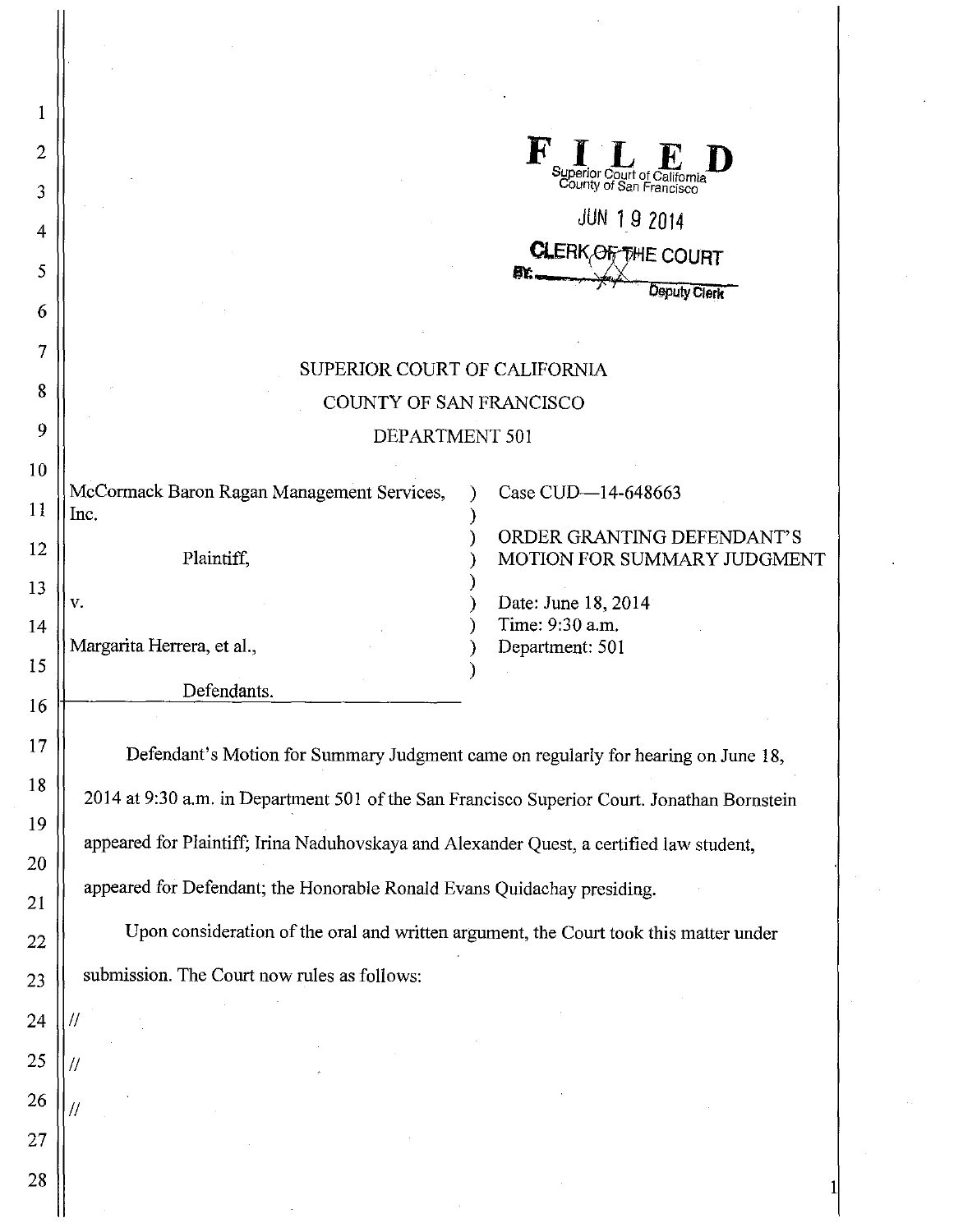- 1. Plaintiffs objections outlined in the response to Defendant's Separate Statement are OVERRULED, specifically:
	- a. All objections that "the Complaint, '14-Day Notice to Quit," and the 'Residential Lease' are not part of defendant's motion" as Defendant's motion is based on the "notice, the attached Memorandum of Points and Authorities, Separate Statement of Undisputed Facts, Declaration of Defendant and exhibits filed with this motion, and all papers and records in this action ..." (Defendant's Notice of Motion for Summary Judgment 2:4-6). "A defendant moving for summary judgment may rely on the allegations contained in the plaintiffs complaint, which constitute judicial admissions. As such they are conclusive concessions of the truth of a matter and have the effect of removing it from the issues." Castillo v. Barrera (2007) 146 Cal.App.4th 1317, 1324. Therefore, Defendant properly relied on the Complaint and exhibits thereto for evidentiary support.
	- b. Objections to Undisputed Facts 18, 19,20,21, and 22. These facts are supported by Defendant's declaration and are based on Defendant's personal knowledge regarding (1) request for an informal grievance hearing; (2) grievance hearing; and (3) receipt/non-receipt of the grievance hearing decision.
- 2. Defendants have shifted their burden:
	- a. "There is no cause of action [for unlawful detainer] until after the tenancy has been terminated. Highland Plastics, Inc. v. Enders (1980) 109 Cal.App.3d Supp. 1,7.
	- b. Lease between the parties contains a provision titled "Grievance Hearing," which provides in relevant part "[w]hen the Lessor is required to afford the Lessee the opportunity for a hearing under the Lessor's Grievance procedure for a grievance

28

1

2

3

4

5

6

7

8

9

10

11

12

13

14

15

16

17

18

19

20

21

22

23

24

25

26

27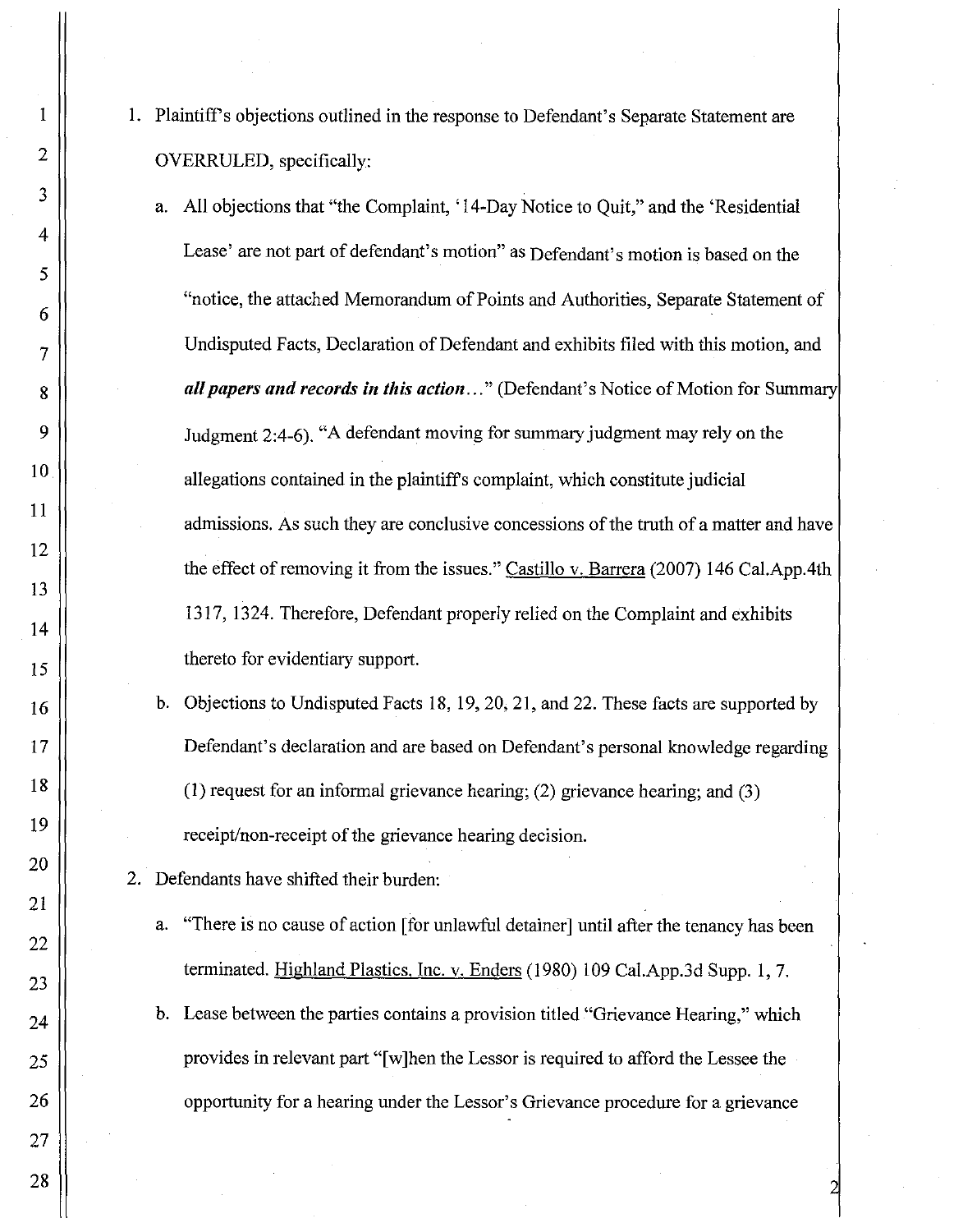concerning the Lease tennination, the tenancy shall not tenninate (even if any notice to vacate nnder the State or local law has expired) nntil the time for the Lessee to reqnest a grievance hearing has expired, and (if a hearing was timely requested by the Lessee) the grievance process has been completed." Ex. I to Complaint, p. 5, paragraph 22(B)(3).

I

2

3

4

5

6

7

8

9

10

11

12

13

14

15

16

17

18

19

20

21

22

23

24

25

26

27

28

- c. "14 Day Notice to Quit" is attached to the verified Complaint and Complaint alleges that "[all facts stated in the notice are true." (Complaint, paragraph 7(c)). Plaintiff is bound by its judicial admission in the "14 Day Notice to Ouit" that "[Defendant has] the right to a grievance and appeal procedure for the resolution of disputes arising out of [Defendant's] tenancy. ... [Defendant] has ten (10) days within which to request an informal hearing. If [Defendant] is dissatisfied with the informal hearing decision, [Defendant] may request a formal hearing within ten (10) days after the informal hearing decision is issued."
- d. "14 Day Notice to QUit" was served on April 14, 2014 (Complaint, paragraph 8(a)(3)); Defendant requested an infonnal grievance hearing on April 27, 2014 (Defendant's Declaration, paragraph 9); The informal grievance hearing took place on May 5,2014 (Defendant's Declaration, paragraph 10); Defendant did not receive a decision of the informal grievance hearing (Defendant's Declaration, paragraph 11); Complaint was filed on May 7, 2014 ("A Request for Judicial Notice is not necessary for the purpose of bringing the Court's attention to the fact that documents, including orders, have been filed in the same case." San Francisco Superior Court Unifonn Local Rules of Court 8.6(D)), i.e. within 2 days of the informal grievance hearing and before the grievance process as described in the Notice "has been completed.".

3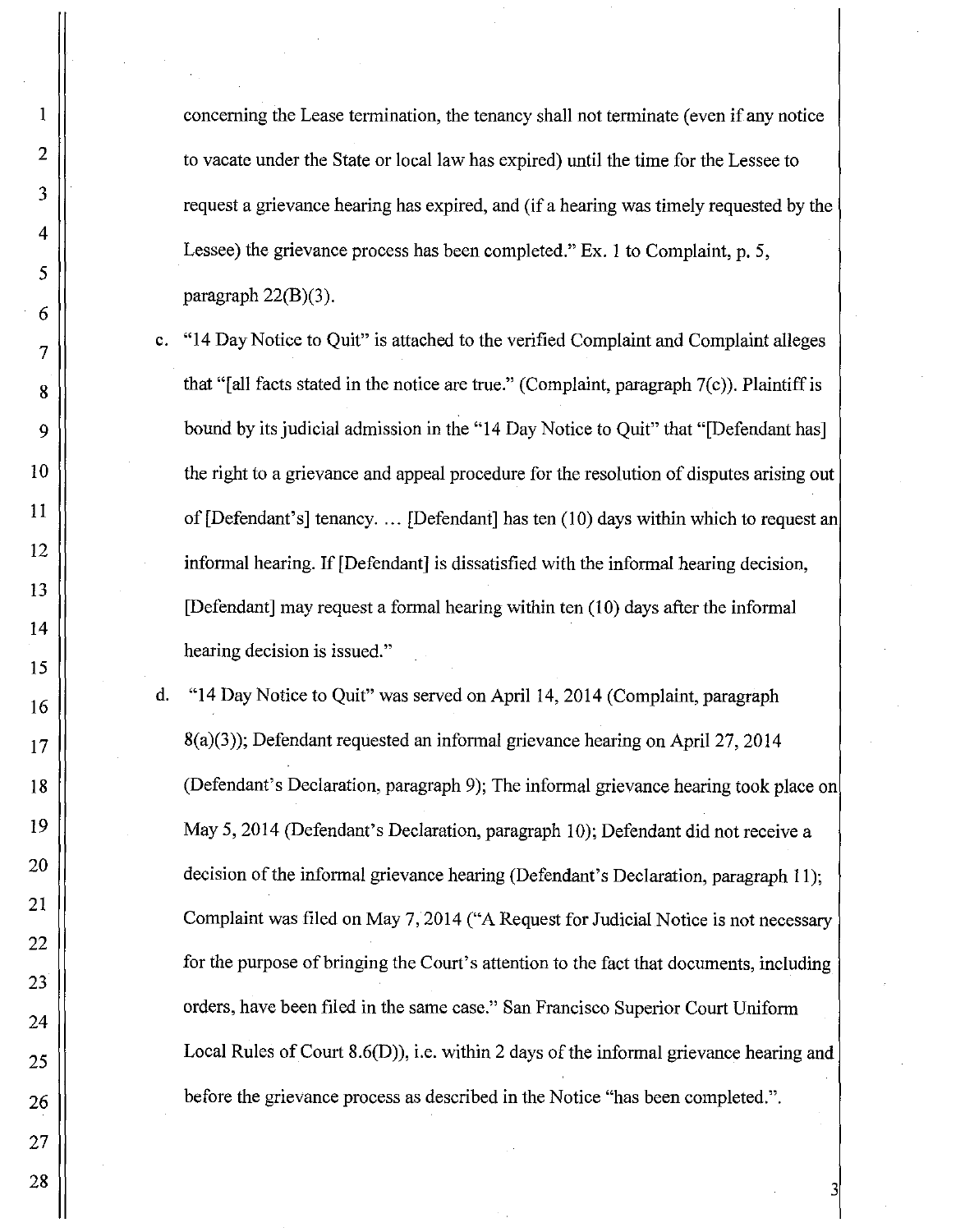3. Plaintiff submitted no evidence in support of its opposition to Defendant's Motion for Summary Judgment.

Therefore, Defendant's Motion for Summary Judgment is GRANTED.

**IT IS SO ORDERED.** 

 $6 \parallel$  DATED: June 19, 2014

Ronald Evans Quidachay 7 Judge of the San Francisco Superior Court

8 | RONALD E. QUIDACHAY